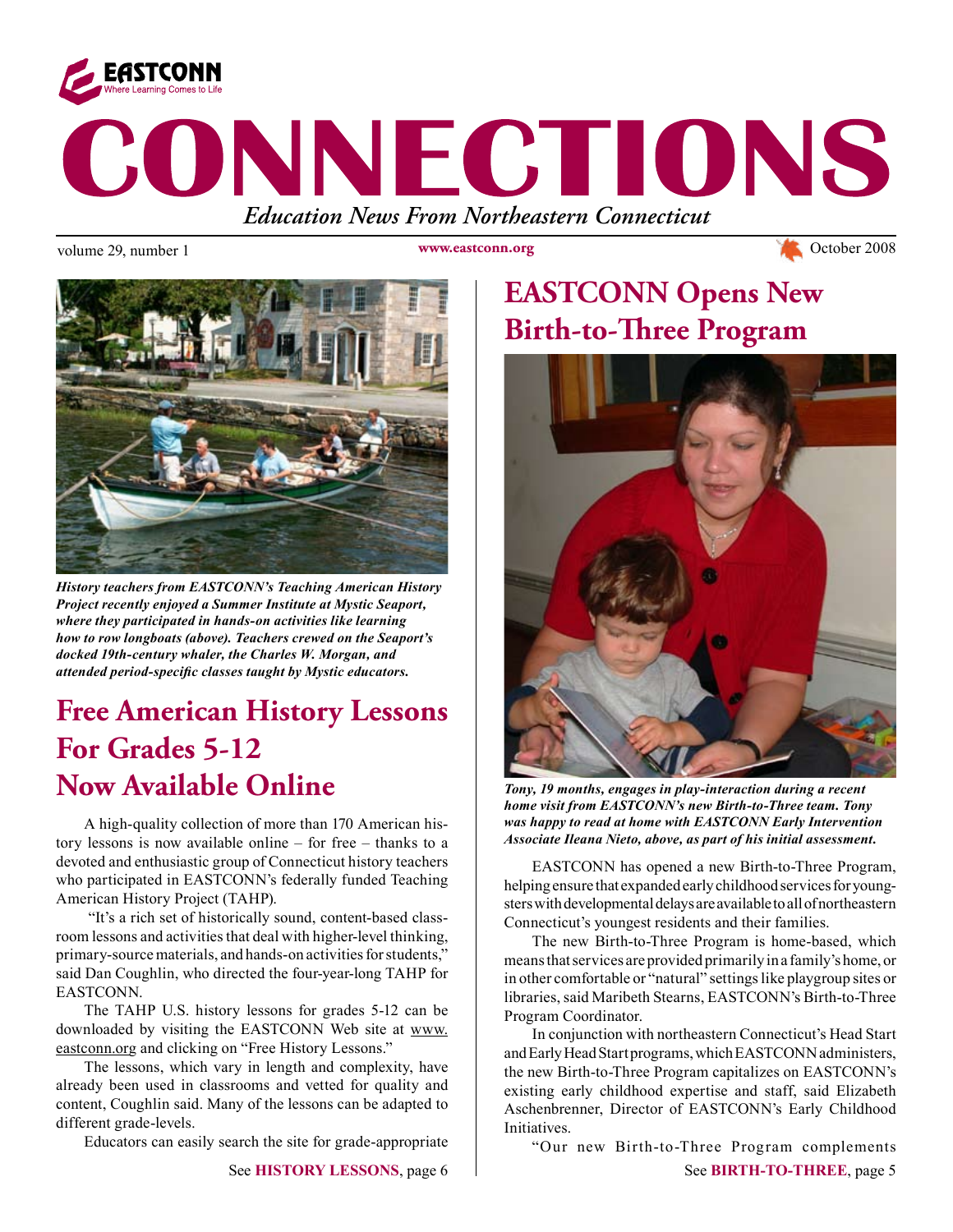# **Calendar of EASTCONN Workshops & Events**

## **NOVEMBER 2008**

| U V LIVIDEIX 4000 |                                                |
|-------------------|------------------------------------------------|
|                   | 3  Skills & Strategies to Engage Everyone in   |
|                   | School Improvement with John Hazard,           |
|                   | 5-sessions: 11/3, 12/9, 1/13, 2/5, 4/2         |
|                   | 4  Personal Video Conferencing Tools           |
|                   | 6 Clean Energy Classrooms; Clean Energy        |
|                   | Communities                                    |
|                   | 7  Creativity in Writing Improves Test Scores! |
|                   | 12  Responsive Classroom                       |
|                   | 13  Technology Council Meeting                 |
|                   | 14  Early Childhood Outcomes PD                |
|                   | 14  FREE "Motion & Design" STC Workshop        |
|                   | 15  Early Childhood Outcome PD Opportunity     |
|                   | 14  ConnCASE Meeting                           |
|                   | 17  Community of Practice: RtI for Related     |
|                   | <b>Services Providers</b>                      |
|                   | 18 RSDC Meeting                                |
|                   | 18 RtI and School Climate                      |
|                   | 19  FREE "Ecosystems" STC Workshops            |
|                   | 19  Teaching to CMT Objective D (Examining     |
|                   | Content & Structure)                           |
|                   | 20  URSA/NASA Meeting                          |
|                   | 20  Teaching Science Process Skills, Gr. 3-8   |
|                   | 21  ELL Strategies for Classroom Teachers      |
|                   | 21  Empowering Writers Presents:               |
|                   | Kindergarten-Grade 1 Writing Workshop          |
|                   | 24 RtI Council Meeting                         |

25 .............**FREE** "Organisms" STC Workshop

## **DECEMBER 2008**

| ------------                                 |
|----------------------------------------------|
| 1  MSP Physics & Sound                       |
| 1 Related Services Council Meeting           |
| 3  FREE "Solids & Liquids" STC Workshop      |
| 4  Making Sense of Science Text: Strategies  |
| to Help Your Middle & High School            |
| <b>Students Read Science Materials</b>       |
| 4  MSP Magnetism & Electricity               |
| 4  Teaching to CMT Objective B (Developing   |
| Interpretation)                              |
| 5  Reading and Writing Across the            |
| Curriculum in Middle and High School         |
| 6  Shift Happens                             |
| 8 Tiers without Tears: Understanding Data    |
| <b>Collection for RtI/SRBI</b>               |
| 8  Foundations of Reading Success            |
| 9  FREE "Sound" STC Workshop                 |
| 9  Skills & Strategies to Engage Everyone in |
| School Improvement with John Hazard          |
| 10  Narrative Writing CMT Review             |
| 11  Journey Through the Solar System         |
| 11  Persuasive Writing Workshop              |
| 11  URSA/NASA Legislative Meeting            |
| 12  ConnCASE Meeting                         |
| 17  Science Bank — Education for the Future  |
|                                              |
|                                              |

*Note: Workshops fll up quickly, so please reserve seats early. EASTCONN workshops are subject to change. Please e-mail the EASTCONN Conference Offce at dsylvestre@eastconn. org for more information about any of the meetings and workshops listed here. Register online for any of the above workshops at www.eastconn.org. Click on "Workshops."*

# **New Partnership To Help NE Conn. Schools Analyze Data, Meet NCLB Mandates**





EASTCONN has formed a new partnership with ERTEC and DASPP, two Boston College-affliated agencies, which will help northeastern Connecticut schools more efficiently analyze student performance data related to education mandates.

The Massachusetts-based Educational Research, Testing and Evaluation Consultants (ERTEC) and the Data Analysis and Strategic Planning Project (DASPP) will work with EAST-CONN-region schools to focus on high-quality, decision-making options in their ongoing efforts to meet No Child Left Behind (NCLB) education reforms.

"I'm very excited about this new partnership and the assessment resources that this will bring to EASTCONN school districts," said Jim Huggins, EASTCONN's Director of Teaching, Learning and Technology.

The collaboration will enable EASTCONN to offer its districts customized data management and analysis, strategic and school-based improvement planning, locally relevant educational research, and targeted professional development.

 "The partnership will help our districts as they put plans in place to implement Connecticut's Response to Intervention (RtI) framework," said Huggins.

DASPP, which serves dozens of Massachusetts school districts each year, offers its partners a core staff of university and school-based professionals who are expert in a variety of disciplines, grade levels, and research areas.

The formative assessment initiative is part of ERTEC's efforts to assist schools and school districts in understanding and addressing their students' academic strengths and weaknesses.

For more information, contact Jim Huggins, EASTCONN's Director of Teaching, Learning and Technology, at 860-455-0707, or via e-mail at jhuggins@eastconn.org.

## $\circledast$   $\circledast$   $\circledast$

## **EASTCONN** *Connections*

Writer/Editor: Teddie Sleight  $\sim$  tsleight@eastconn.org Assistant: Cindy Laurendeau  $\sim$  claurendeau $@$ eastconn.org

**Communications Department**

Dotty Budnick, Director ~ dbudnick@eastconn.org

## **EASTCONN Administration**

Paula M. Colen, Executive Director

**EASTCONN**, 376 Hartford Turnpike, Hampton, CT 06247 860-455-0707 FAX: 860-455-0691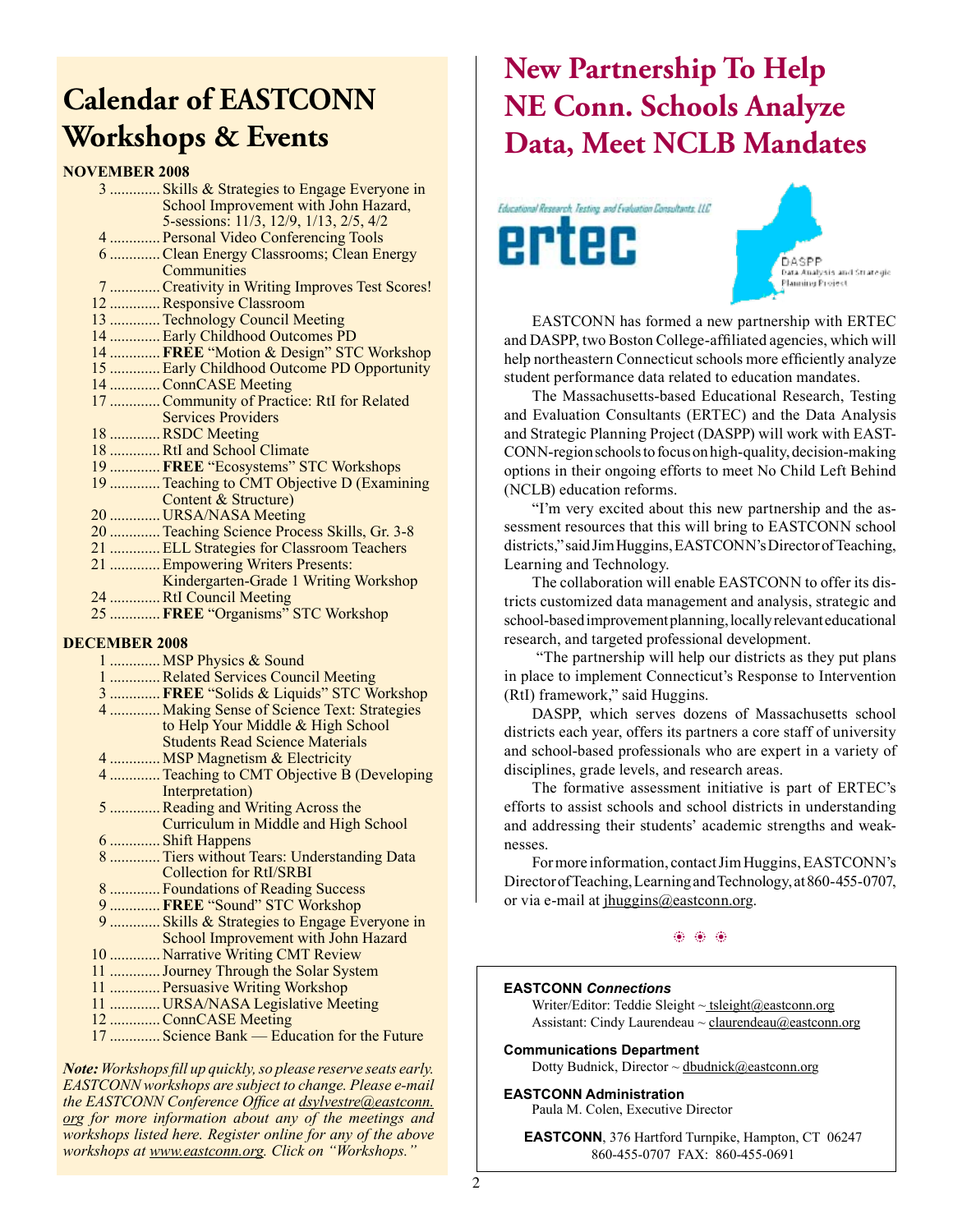

**SCIENCE AT EASTCONN** 2008-2009

# **Carolina Curriculum is New Partner, Funding Free Science PD and Trial Kits for K-5**

EASTCONN's Science Cadre has announced a new partnership with Carolina Curriculum, publishers of the Science and Technology for Children (STC) program, which will fund 16 *free,* kit-based, content-driven science workshops at EAST-CONN, along with the opportunity to pilot the associated STC classroom unit.

The free STC workshops, for K-5 teachers, start in mid-November.

 "This is an unusual opportunity for teachers and school districts," said Mary Lou Blanchette Smith, Science Curriculum and Instruction Specialist at EASTCONN and a member of the Science Cadre.

"Teachers will be able to attend the workshops for free, then pilot the STC materials on a trial basis in their classrooms."

Districts and teachers will have time to decide whether the science kits are something they might want to purchase.

"The ultimate goal is for increased student achievement in science," Smith said. "Math and literacy are also integrated into each science lesson."

Each STC science-unit kit comes with a Teacher's Guide, a Teacher's Tools CD, and the materials needed for a class of 30. The kits range in value from \$329 to \$1,150, depending upon the subject.

The professional development science workshops will be offered in the four content areas addressed by the Connecticut Science Frameworks and will focus on science standards at the K-5 level.

STC provides a seamless approach to inquiry-based science education by offering hands-on activities that keep inquiry at the center of the learning process; students learn new concepts in a real-world setting.

The National Science Resources Center (NSRC), which developed the STC Program, offers students and teachers the opportunity to access the knowledge and expertise of the prestigious Smithsonian Institution and the National Academies.

Contact Mary Lou Blanchette Smith at 860-455-0707, ext. 3045. Or, visit www.eastconn.org and click on Publications, then on "download a pdf" under the "Science at EASTCONN 2008- 2009" brochure.

To register for individual STC workshops, visit EASTCONN's main Web page and click on "Workshops" or "Registration."

# **New Middle College School Supports, Engages Its Students**

Students at eastern Connecticut's new Quinebaug Valley Middle College High School (QVMCHS) say they feel better supported academically, more valued, and more engaged since the school's 10th-grade inaugural class walked through the doors in August.

"It's a great school," said Luis, who lives in Windham and is a member of QVMCHS's frst class of 34 tenth-graders. Eventually, QVMCHS will serve grades 10-12. "It's fun," he said. "I learn more. I like the teachers. They take time to teach you as an individual. Before, I didn't like writing, but now I'm really trying to get better."

 QVMCHS is located on the Quinebaug Valley Community College (QVCC) campus in Danielson. The new middle college was designed to offer an educational alternative to students who feel disengaged from their traditional public high school programs.

QVMCHS enables its students to earn both a high school diploma and simultaneously acquire college credits by attending classes at QVCC.



*Left to right, Jean Paul, Amanda, Shayna, and Luis — four of QVMCHS's inaugural class of tenth-graders — were happy to chat about their new school, their feelings, and their aspirations.* 

 "I'll get to do all the work that all the college kids do, and I'll get the same credits and I won't be bored," said Amanda, who lives in Thompson. "It's great."

 "It's more one-on-one teaching here," said Amanda, who wants to be a nurse. "I like the environment here, the people, the classes. I'm starting a college class on math next week."

Shayna, who lives in Putnam and wants to go into law enforcement, said she enjoys attending QVMCHS because she feels "we have greater freedom to express ourselves."

Jean Paul, who is from Plainfeld and aspires to a career in computers, agreed, adding, "We feel like we're building a community here."

QVMCHS's frst year was fully enrolled with 34 tenth-graders by early summer. There is currently a waiting list. The school will eventually enroll 200 students. In the next few years, a new facility will be constructed at QVCC to house QVMCHS.

QVMCHS Principal Gino LoRicco said he's very optimistic about his students' academic future at the new school.

"We want our kids to believe that they can do the work," he said, "and that, in the end, their hard work and respect will lead to excellence." Reach him at gloricco@eastconn.org.

QVMCHS is operated by EASTCONN as part of a partnership that includes EASTCONN, QVCC, Plainfeld, Putnam, Thompson, Windham, and Woodstock.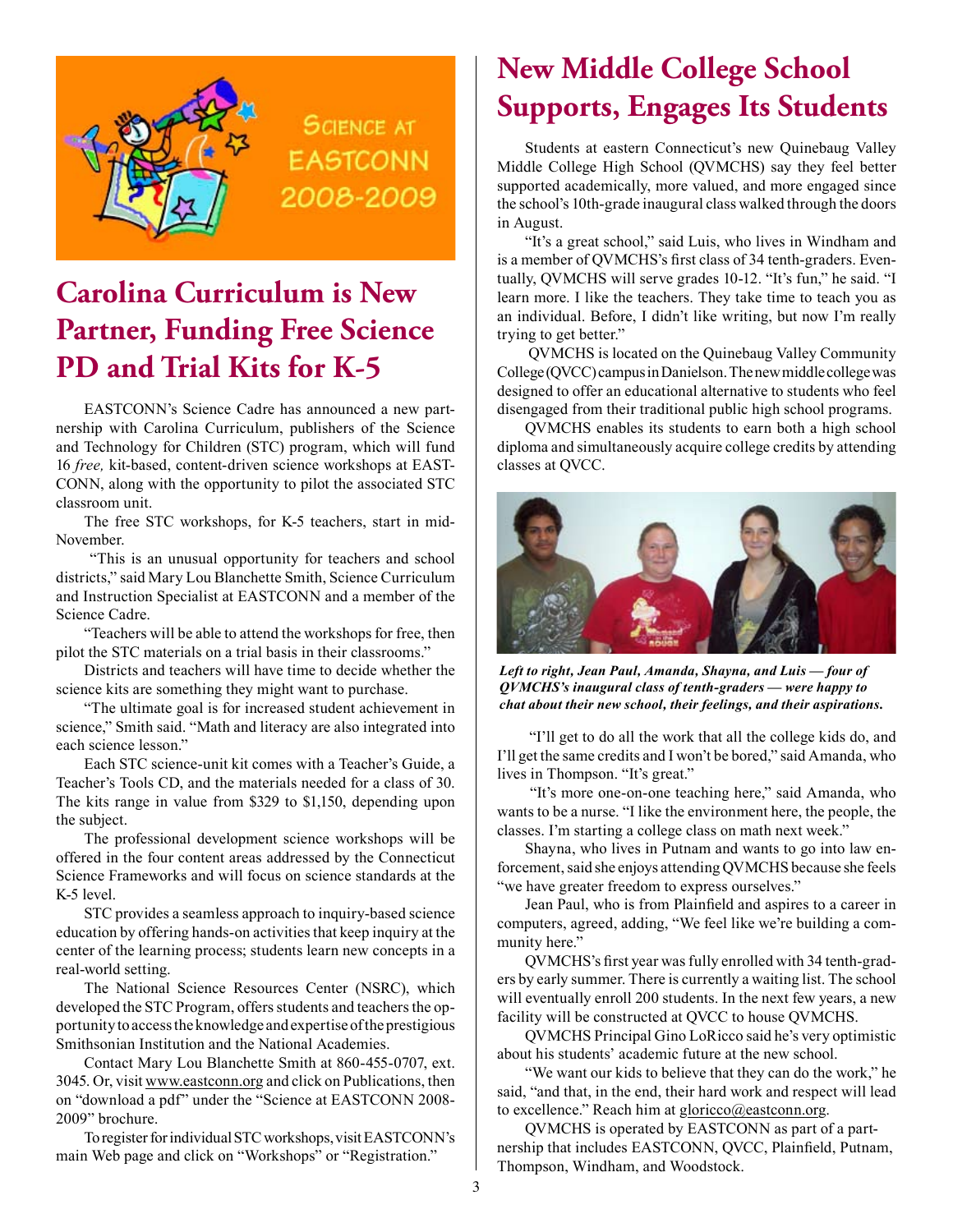## **Arts Magnet High School Arts Magnet High School Attracts Growing Numbers**

ACT, EASTCONN's full-day arts magnet high school in downtown Willimantic, is attracting a growing numbers of students, with 65 ninth- and tenth-graders enrolled in this year's full-day program and 22 eleventh- and twelfth-graders enrolled in the part-day program.

Last year, ACT enrolled a total of 65 students in both fullday and part-day programs. This year, that number has grown to 87 students; the group represents 18 area towns or high schools. Thomas F. Cronin, EASTCONN's Director of Education Services (K-12), said that ACT's 2009-2010 enrollment will top 100 students.



*A tenth-grade ACT student, enrolled in the magnet school's fullday program, works out a challenging geometry problem in class.* 

 ACT (Arts at the Capitol Theater) offers arts classes for both full- and part-day students in acting, singing, dance, theater production, stage design, audio/video production, creative writing and more. Full-day students receive rigorous instruction and support in core academics fve mornings a week; four afternoons a week, part-day students arrive and both groups attend arts classes together.

During the 2008-2009 school year, ACT's full-day program is limited to ninth- and tenth-graders, while its part-day program is limited to eleventh- and twelfth-graders. In the fall of 2010, ACT will become a full-day arts magnet high school for grades nine through 12 and the part-day program will end.

Contact Tracy Goodell-Pelletier at 860-465-5636, or via e-mail at tpelletier@eastconn.org. Visit www.eastconn.org/ACT.

 $\circledast$   $\circledast$   $\circledast$ 

## **ACT 5K Race Raises \$2,240**

Forty-six people participated in the Fifth Annual ACT Scholarship Fund 5K Road Race on Saturday, Oct. 18th in downtown Willimantic. The race raised \$2,240 for the ACT Fund.

# **New Faces at EASTCONN**



**Richard Tariff** has been named Director of Adult and Community Services at EASTCONN. Formerly the regional supervisor of Vernon Regional Adult Basic Education, which serves a 19-town collaborative, Tariff has spent the last 35 years as a Connecticut educator. In 1973, he began teaching in Stafford Springs, where he was also named director of Adult Education from 1979 to 1983. After briefy directing Vernon adult education, Tariff was named assistant principal at

Adult & Community Services Vernon Center Middle School, a post *Richard Tariff, Director of* 

he held from 1984-2000; VCMS was

a Connecticut Blue Ribbon School during his tenure. In 2000, Tariff returned to Vernon Adult Education, where he served as supervisor until earlier this year. Contact Tariff at 860-455-0707, or at rtariff@eastconn.org.

**Andrew Gutt** has been named Technical Coordinator at the Capitol Theater in Willimantic. Gutt has experience in lighting design, theater and stage management, audio/video coordination, set design and construction, scenic artistry, and Web design. He has designed lighting for touring musicians like Chris Botti, Acoustic Alchemy, Spyro Gyra and Staind. He has also designed lighting for the Windham Textile and History Museum's annual Snowball and the Hartford Chorale, among others. Until recently, Gutt was the events manager at WindhamARTS Collaborative. Last year, the Windham Textile and History Museum retained Gutt to produce *Life in a Mill Town*, a documentary on the Willimantic textile industry. Reach Gutt at 860-465-5636 or at agutt@ eastconn.org.



# *Bye Bye Birdie* **Lyricist Visits**



*Legendary Broadway lyricist Lee Adams, left, spoke with CTAA Dir. Adam Friedman and CTAA Summer Musical Theater campers at a "Bye Bye Birdie" rehearsal in July. Adams, the lyricist for the Tony Award-winning musical, attended the show's opening night.*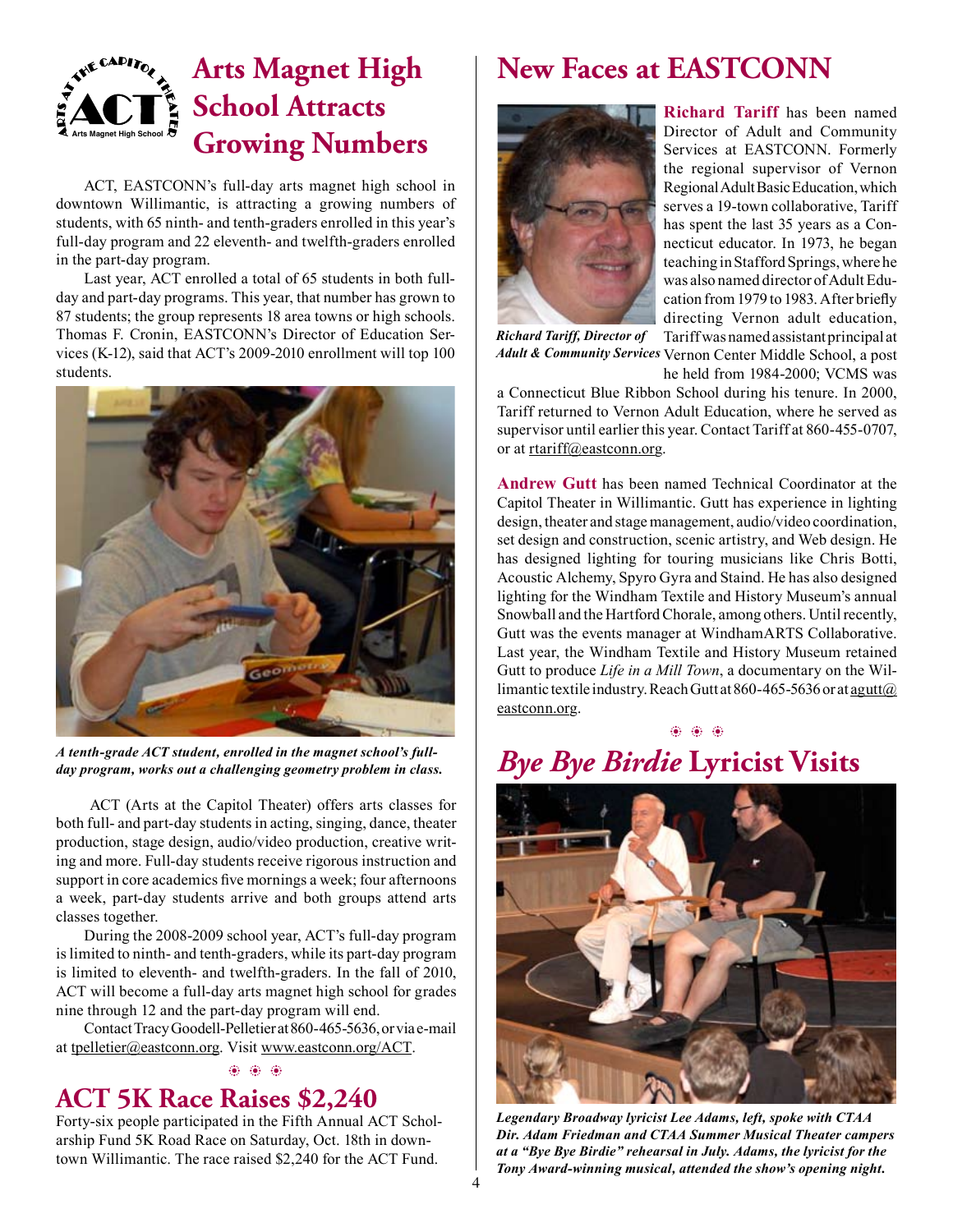## **CAN Grant Results Are In: Increases in Scores Cited**

The results are in and the news is good. Now that the \$2-million College Access Now (CAN) grant has ended, quantitative data show that math and English scores for participating New England middle-schoolers improved signifcantly during the program.

CAN, a two-year, federally funded initiative that ended last spring, involved 13 schools (10 sites) from the six New England states. EASTCONN managed the grant. CAN's goal was to increase the rigor of middle-school math and English language arts (ELA) curricula that would, in turn, boost the number of students taking pre-AP courses and AP courses. Ultimately, the CAN objective is to increase the number of successful, collegebound students in every district.

"I'm happy to report that as a result of participating in the CAN program, state test-scores in math increased at CAN sites by as much as 41 percent and in English language arts by nearly 20 percent," said Adele Swart, an EASTCONN Staff Developer and Manager of CAN in New England.

"In ELA, the gains from pre-test to post-test ranged from 4.68 to 19.16 points, while the mathematics gains ranged from 17 to 50 points higher," she said. "The data illustrate the growth in knowledge and skills in content areas that are critical to the pursuit of advanced-level courses," Swart said.

CAN involved more than 150 teachers and nearly 1,000 students. The fnal data were evaluated by UConn researchers Dr. Elizabeth Jean Gubbins and Dr. Siamak Vahidi, Swart said.

The CAN grant also successfully developed a regional New England council aimed at improving low-income-student access to pre-AP courses, Swart said. The CAN program schools met other important goals, including generating an increase in the number of and enrollment in pre-AP and AP courses.

Swart said that existing CAN schools will now become model sites, helping to promote successful CAN strategies and curricula at other middle schools across New England.

To learn more about model CAN schools, CAN middle-school curricula, test results, or consultation, contact Adele Swart at 860-455-0707, or via e-mail at  $\frac{1}{\text{aswart}(a)\text{eastconn.org}}$ .

## b b b

## **BIRTH-TO-THREE** continued from page 1

EASTCONN's long-standing experience with providing special education and related services to our region," said Aschenbrenner. The new initiative complies with IDEA (Individuals with Disabilities Education Act) and state guidelines.

The program, for children age 3 or younger, is available to all parents who have concerns about their infant's or toddler's development. A child must frst be referred to the program through the Child Development Information Line, Stearns said.

Once the EASTCONN Early Childhood team provides an evaluation, a service plan addressing the child's needs will be developed with the family's input. EASTCONN's Birth-to-Three team includes early interventionists, occupational therapists, physical therapists, and speech-and-language professionals.

Contact M. Stearns (mstearns@eastconn.org) or E. Aschenbrenner (easchenbrenner@eastconn.org) at 860-455-0707.

# **Staff On Board At New Autism Program in Coventry**



*EASTCONN's new autism team, left to right, are Erin Casper, BCBA; Ron Morin, program director; Alisha Natelle, special education; and Nicole Potterton, instructor. Missing: Ann Kulikowski, SLP; Selena Thomas, instructor, and Valerie Taff, PT specialist.* 

Top-notch staff is on board at the Integrated Services Program (ISP), EASTCONN's new site-based program for primary-grade students with autism spectrum disorders (ASD) and related disabilities in Coventry.

"They're a terrific group of professionals who bring a wealth of experience to our new ASD program," said Ron Morin, EAST-CONN's Coordinator of ASD Services and Director of ISP.

Located at Coventry Grammar School, ISP will primarily serve youngsters in kindergarten through second grade.

"The program is up and running. We have enrollments and are continuing to take referrals," said Morin.

For more information, contact Ron Morin at 860-933-7371, or at rmorin@eastconn.org.

b b b

# **Adventure Staffers Go Russian**



*EASTCONN Adventure specialists Deb Earl, left, and Frankie Piela, right, paused in front of St. Basil Cathedral in Red Square, during their freewheeling travels through Russia this summer. They were among only 13 Americans chosen to make the allexpenses-paid trek to teach team-building skills and English at the Mr. English Camp for children, ages 7 to 17, in Ruza, Russia. Once the two-week-long camp ended, Earl and Piela set off on their own, traveling with intrepid resolve through Moscow, St. Petersburg, Petrozavodsk, and Veliky Novgorod. [To read a longer version of this story, visit www.eastconn.org/highlights\_October08htm.]*